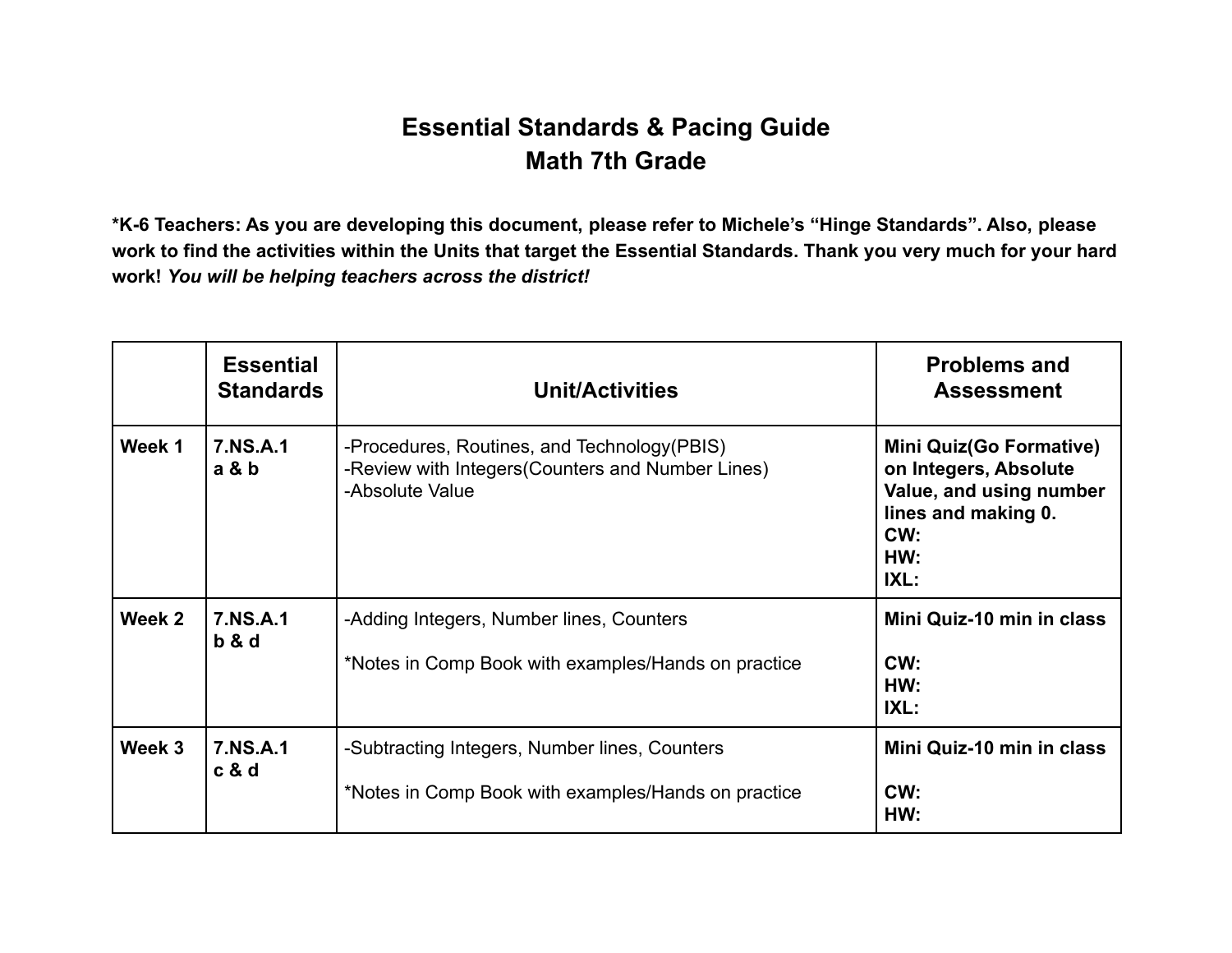|        |                        |                                                                                                                                                                     | IXL:                                            |
|--------|------------------------|---------------------------------------------------------------------------------------------------------------------------------------------------------------------|-------------------------------------------------|
| Week 4 | 7.NS.A.2a,b,<br>C      | -Multiplying and Dividing Integers                                                                                                                                  | Mini Quiz-10 min in class                       |
|        |                        | *Notes in Comp Book with examples/Hands on practice                                                                                                                 | CW:<br>HW:<br>IXL:                              |
| Week 5 | 7.NS.A.1d<br>7.NS.A.2c | -Fractions-addition and subtraction<br>-Like and unlike denominators<br>-Negative Integers<br>-Mixed Numbers<br>*Notes in Comp Book with examples/Hands on practice | Mini Quiz-10 min in class<br>CW:<br>HW:<br>IXL: |
| Week 6 | 7.NS.A.2c              | Fractions-multiplying and dividing<br>-Mixed numbers<br>-Negative Integers<br>*Notes in Comp Book with examples/Hands on practice                                   | Mini Quiz-10 min in class<br>CW:<br>HW:<br>IXL: |
| Week 7 | 7.NS.A.1d              | -Decimals-addition and subtraction<br>-Including Negatives<br>*Notes in Comp Book with examples/Hands on practice                                                   | Mini Quiz-10 min in class<br>CW:<br>HW:<br>IXL: |
| Week 8 | 7.NS.A.2a&b            | -Decimals-multiplication and division<br>-Including Negatives<br>*Notes in Comp Book with examples/Hands on practice                                                | Mini Quiz-10 min in class<br>CW:<br>HW:<br>IXL: |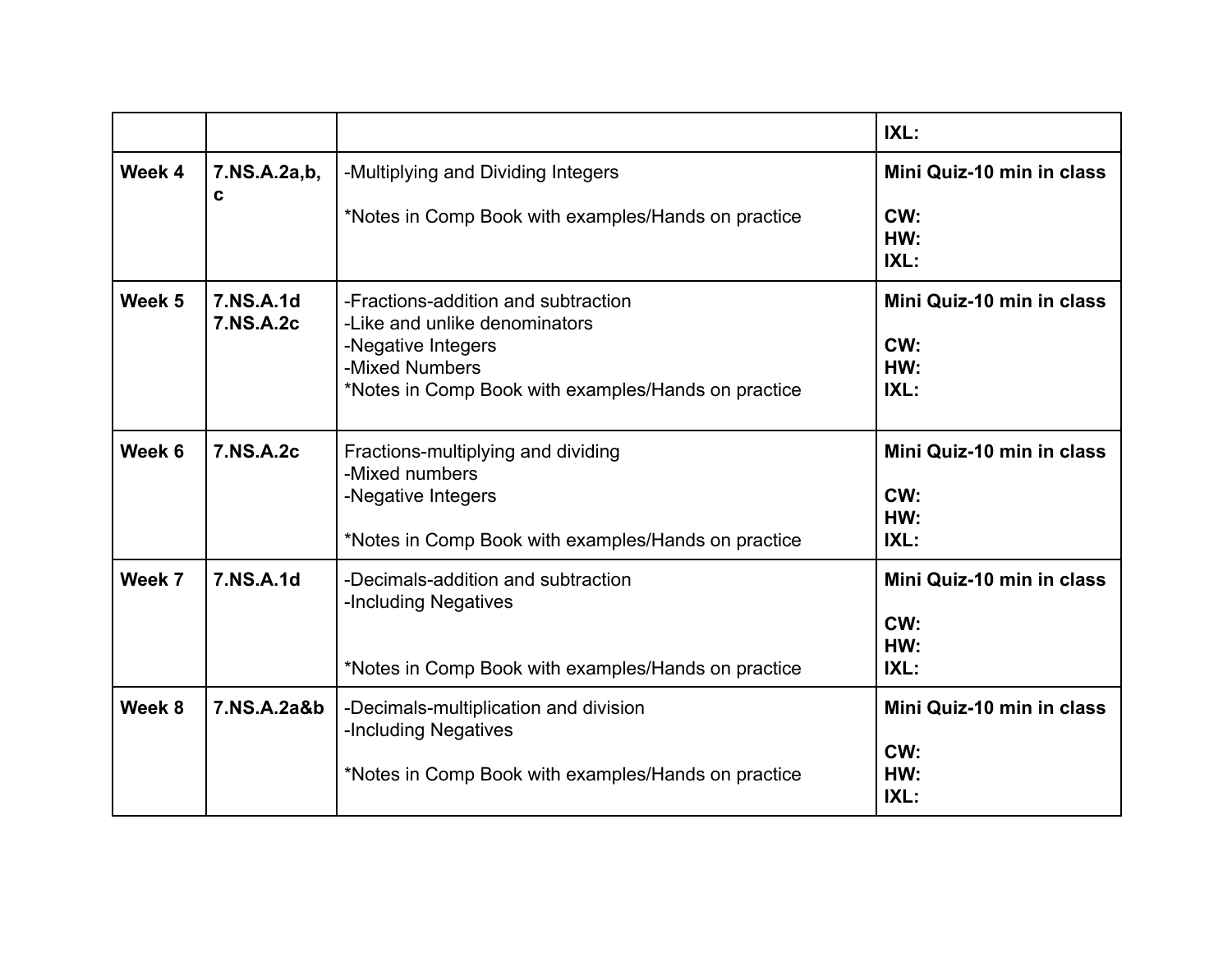| Week 9  | 7.NS.A.2d<br>7.EE.B3            | -Converting Fractions, Percents and Decimals (Portion Webs)<br>*Notes in Comp Book with examples/Hands on practice                                                                               | Mini Quiz-10 min in class<br>CW:<br>HW:<br>IXL: |
|---------|---------------------------------|--------------------------------------------------------------------------------------------------------------------------------------------------------------------------------------------------|-------------------------------------------------|
| Week 10 | 7.EE.A.1<br>7.EE.B<br>7.NS.A.1d | -Equivalent Expressions (Order of Operations)<br>-Negative Numbers (adding, subtracting, multiplying and<br>dividing)<br>*Notes in Comp Book with examples/Hands on practice                     | Mini Quiz-10 min in class<br>CW:<br>HW:<br>IXL: |
| Week 11 | 7.EE.A.1                        | -Introducing Variables and Combining Like Terms with Algebra<br>Tiles including negatives (2 day)<br>-Stacking<br>-Paper/pencil and Tiles<br>*Notes in Comp Book with examples/Hands on practice | Mini Quiz-10 min in class<br>CW:<br>HW:<br>IXL: |
| Week 12 | <b>7.EE.A1</b>                  | -Evaluating Expressions(1 day)<br>-Distributive Property including negatives (1 day)<br>-With Tiles<br>*Notes in Comp Book with examples/Hands on practice                                       | Mini Quiz-10 min in class<br>CW:<br>HW:<br>IXL: |
| Week 13 | <b>7.EE.B4a</b>                 | -Solving Equations single step with Checks-Paper, Pencil and<br><b>Tiles</b><br>-Adding and subtracting (1 Day)                                                                                  | Mini Quiz-10 min in class<br>CW:                |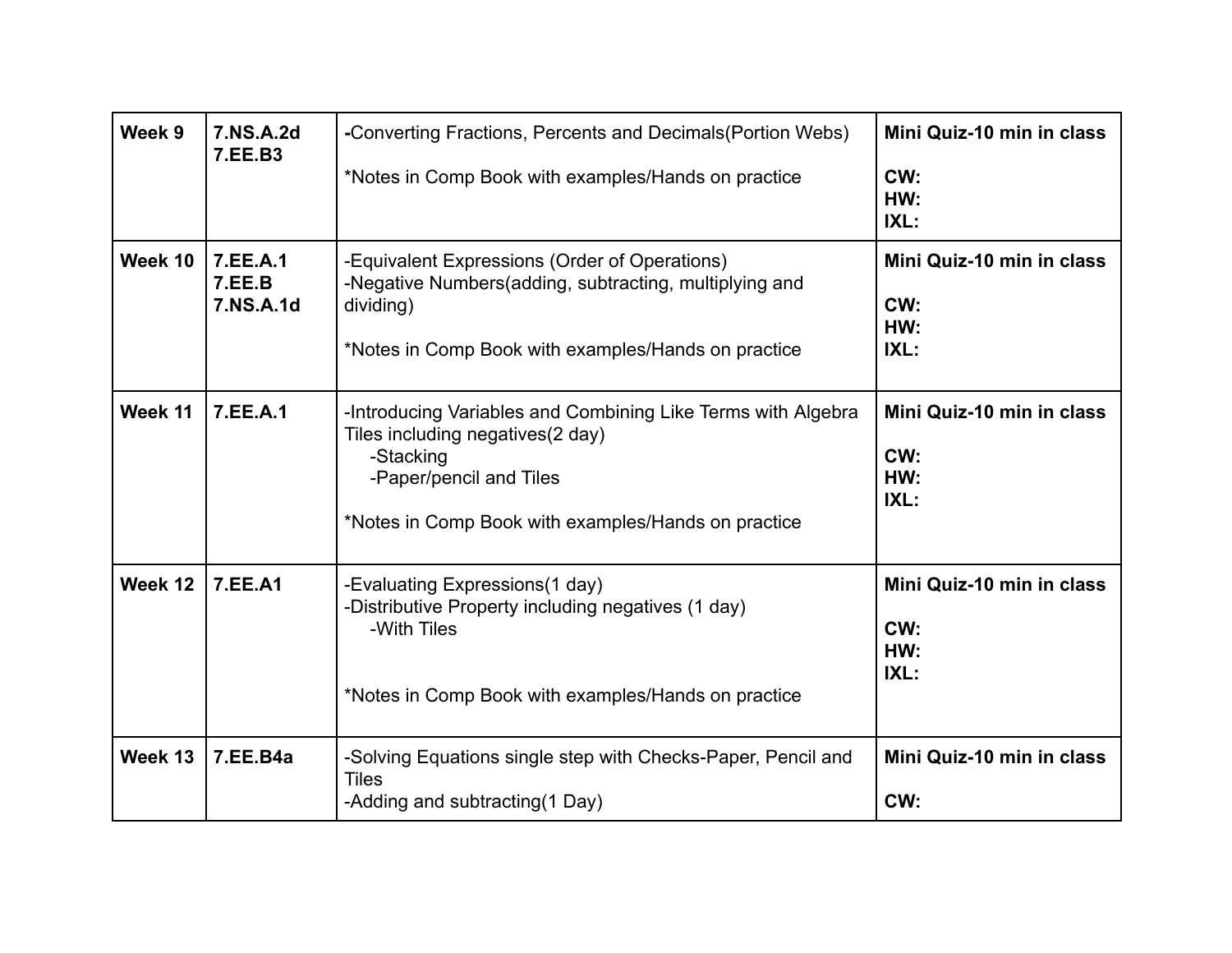|         |                       | -Multiplying and Dividing (1 Day)<br>*Include x=0<br>*Notes in Comp Book with examples/Hands on practice                                                                                                         | HW:<br>IXL:                                     |
|---------|-----------------------|------------------------------------------------------------------------------------------------------------------------------------------------------------------------------------------------------------------|-------------------------------------------------|
| Week 14 | 7.EE.B4a              | -Solving Equations 2 Step with Checks-Paper, Pencil and Tiles<br>-Undo Multiplication(1 day)<br>-Undo Division (1 day)<br>*Include $x=0$<br>*Notes in Comp Book with examples/Hands on practice                  | Mini Quiz-10 min in class<br>CW:<br>HW:<br>IXL: |
| Week 15 | 7.EE.B4a              | Solving Equations-Multi-step (Combining like terms and<br>distributive property)<br>*Include x=0<br>*Notes in Comp Book with examples/Hands on practice                                                          | Mini Quiz-10 min in class<br>CW:<br>HW:<br>IXL: |
| Week 16 | 7.EE.B4a              | Solving Equations-Multi-step (Variables on both sides)<br>*Include $x=0$<br>*Notes in Comp Book with examples/Hands on practice                                                                                  | Mini Quiz-10 min in class<br>CW:<br>HW:<br>IXL: |
| Week 17 | 7.EE.B.4a<br>7.EE.B.3 | Solving Equations-Multi-step (Variables on both sides)<br>-Special cases-All real numbers and no solutions/Fraction<br><b>Busters</b><br>-include $x = 0$<br>*Notes in Comp Book with examples/Hands on practice | Mini Quiz-10 min in class<br>CW:<br>HW:<br>IXL: |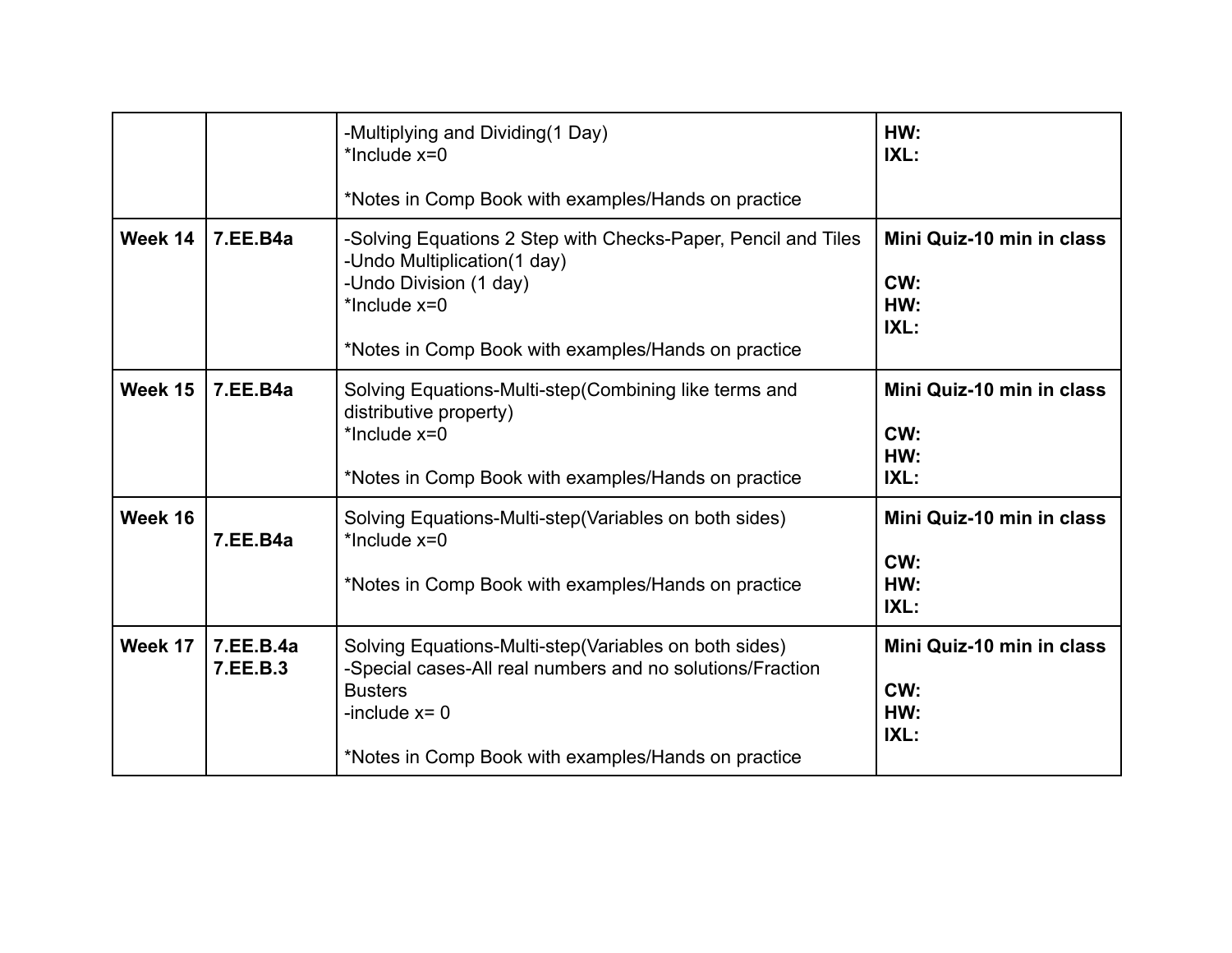| Week 18 | 7.EE.B4a                     | Word Problems with Equations-5 D Process (2 Days)                                                                                                                                                                                                                                           | Mini Quiz-10 min in class                       |
|---------|------------------------------|---------------------------------------------------------------------------------------------------------------------------------------------------------------------------------------------------------------------------------------------------------------------------------------------|-------------------------------------------------|
|         |                              | *Notes in Comp Book with examples/Hands on practice                                                                                                                                                                                                                                         | CW:<br>HW:<br>IXL:                              |
| Week 19 | 7.EE.B.4b                    | -Graphing and solving Inequalities and Checking Solutions<br>$-Ch. 6, 6.1.4$<br>-Briefly explain reversing signs                                                                                                                                                                            | Mini Quiz-10 min in class<br>CW:<br>HW:<br>IXL: |
|         |                              | *Notes in Comp Book with examples/Hands on practice                                                                                                                                                                                                                                         |                                                 |
| Week 20 | <b>7.RP.A</b><br>7.RP.A.2    | Day 1: - Ratios and Proportions<br>-identifying equivalent ratios<br>-Comparing Fractions and Testing for Equivalence<br>Day 2: Solving Proportions (with variables)<br>-Unit Rates (refer to it as the Constant of Proportionality)<br>*Notes in Comp Book with examples/Hands on practice | Mini Quiz-10 min in class<br>CW:<br>HW:<br>IXL: |
| Week 21 | <b>7.RP.A</b><br>7.RP.A.2b&c | Proportional Relationships - Frayer Model "Web" piece by<br>piece<br>-Tables and Graphs-(Day 1)<br>-Equations and Situations/Word Problems (Day 2)<br>- Students create web<br>*Notes in Comp Book with examples/Hands on practice                                                          | Mini Quiz-10 min in class<br>CW:<br>HW:<br>IXL: |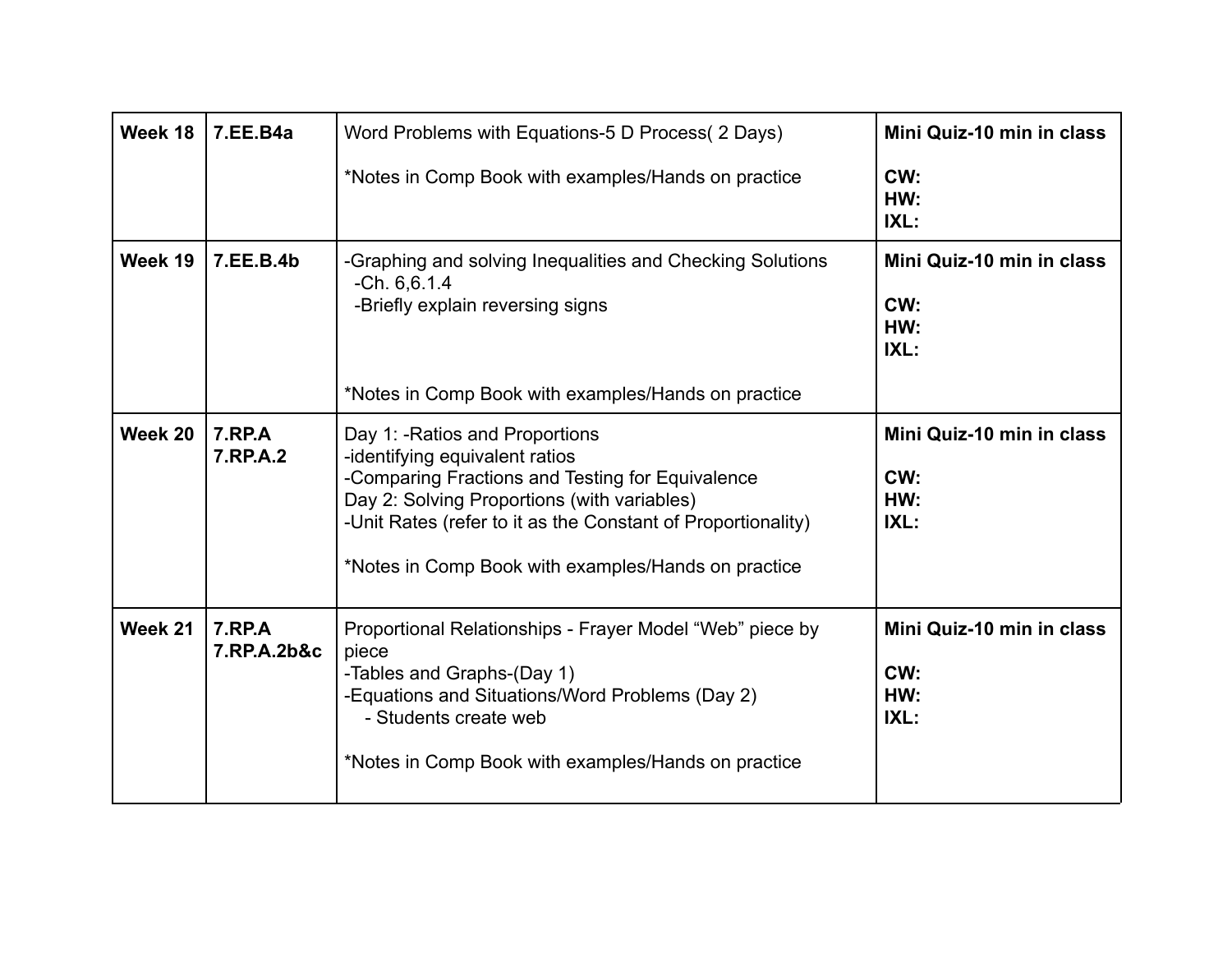| Week 22 | 7.RP.A.3             | Percent Proportions and solving basic percent problems (Day<br>1)<br>Percent Proportions(Day 2) Percent of Change<br>*Notes in Comp Book with examples/Hands on practice                                                                                                                                                              | Mini Quiz-10 min in class<br>CW:<br>HW:<br>IXL: |
|---------|----------------------|---------------------------------------------------------------------------------------------------------------------------------------------------------------------------------------------------------------------------------------------------------------------------------------------------------------------------------------|-------------------------------------------------|
| Week 23 | 7.RP.A.3<br>7.EE.A.2 | Percent Proportions with tax, discount, tips and more<br>Expose formula regarding simple interest<br>Day 1-Find percent-add or subtract<br>Day 2-Find alternate percent $(5\%$ markup = multiply by 1.05%)<br>*See Standard* 7EE.A.2<br>*Notes in Comp Book with examples/Hands on practice                                           | Mini Quiz-10 min in class<br>CW:<br>HW:<br>IXL: |
| Week 24 | 7.GA.1&2             | Similar Figures-Proportions/Geometric Figures<br>-Graph paper(draw shapes with different scales)<br>-Teach what similar figures means<br>-Copy divide by original<br>Day 2-Show shapes and figure out if they are proportional<br>-Find missing side lengths, and scale factor<br>*Notes in Comp Book with examples/Hands on practice | Mini Quiz-10 min in class<br>CW:<br>HW:<br>IXL: |
| Week 25 | 7.G.B.4              | Area and Perimeter-trapezoid, triangle, parallelogram,<br>rectangle and square (Day 1)<br>Area and Circumference of circles (Day 2)<br>*Notes in Comp Book with examples/Hands on practice                                                                                                                                            | Mini Quiz-10 min in class<br>CW:<br>HW:<br>IXL: |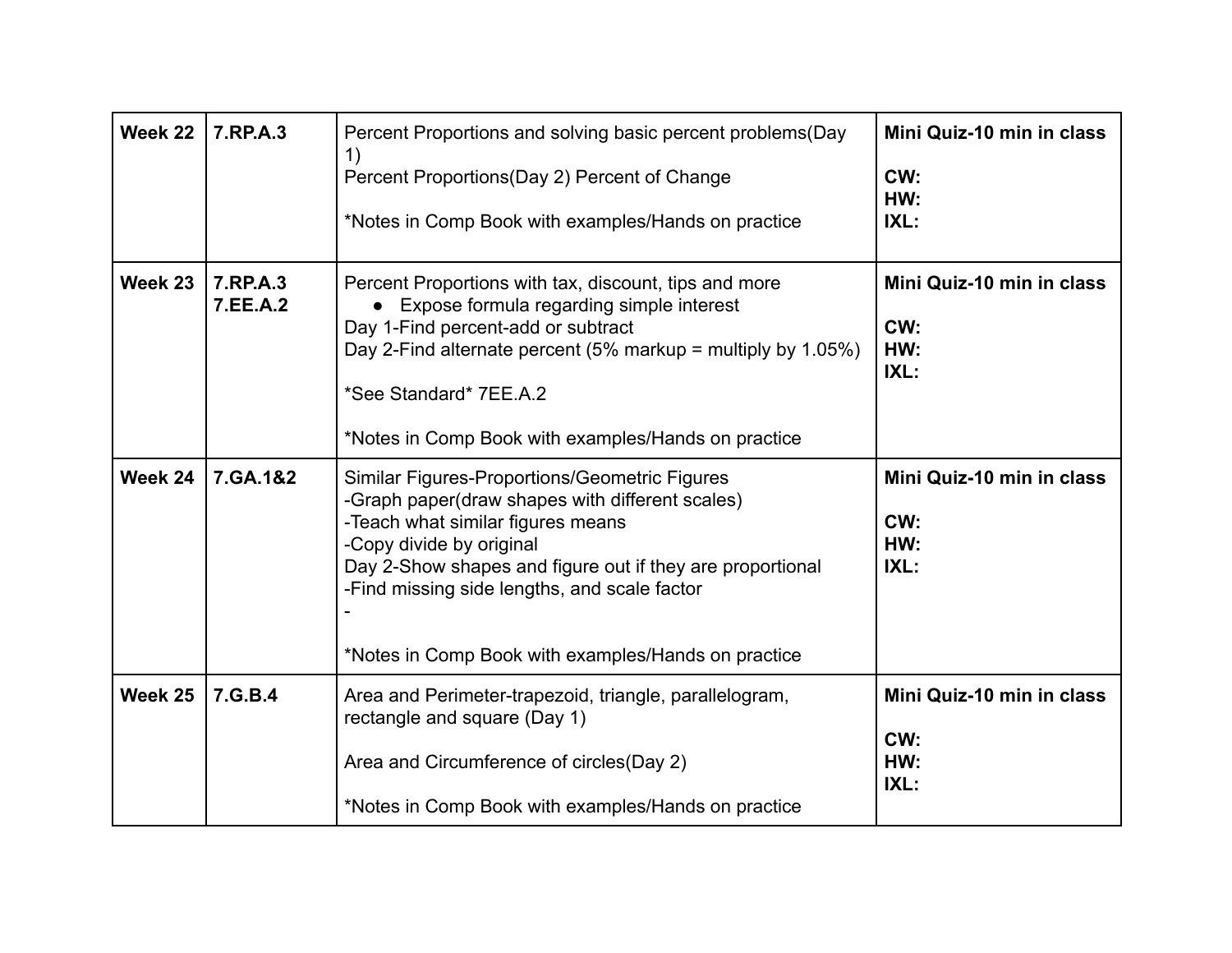| Week 26 | 7.G.B.6              | Surface Area(Day 1)<br>-Rectangular and triangular Prisms<br>Volume (Day 2)<br>-Rectangular and triangular Prisms<br>*Notes in Comp Book with examples/Hands on practice                                                                        | Mini Quiz-10 min in class<br>CW:<br>HW:<br>IXL: |
|---------|----------------------|-------------------------------------------------------------------------------------------------------------------------------------------------------------------------------------------------------------------------------------------------|-------------------------------------------------|
| Week 27 | 7.SP.C.5<br>7.SP.C.6 | <b>Probability-Simple Events</b><br>Day 1-Intro to probability/Real life scenarios/Vocab<br>Heads vs Tails-Experimental vs Theoretical<br>Day 2-What part is missing?<br>1.2.7 and 1.2.8<br>*Notes in Comp Book with examples/Hands on practice | Mini Quiz-10 min in class<br>CW:<br>HW:<br>IXL: |
| Week 28 | 7.SP. C.8b           | <b>Compound Probability Events-</b><br>Day 1: Tables and trees<br>Day 2: How to figure this out mathematically (Multiplication)<br>*Notes in Comp Book with examples/Hands on practice                                                          | Mini Quiz-10 min in class<br>CW:<br>HW:<br>IXL: |
| Week 29 |                      | Sampling from Populations-Ch 8<br>*Notes in Comp Book with examples/Hands on practice                                                                                                                                                           | Mini Quiz-10 min in class<br>CW:<br>HW:<br>IXL: |
| Week 30 |                      |                                                                                                                                                                                                                                                 | Mini Quiz-10 min in class<br>CW:<br>HW:<br>IXL: |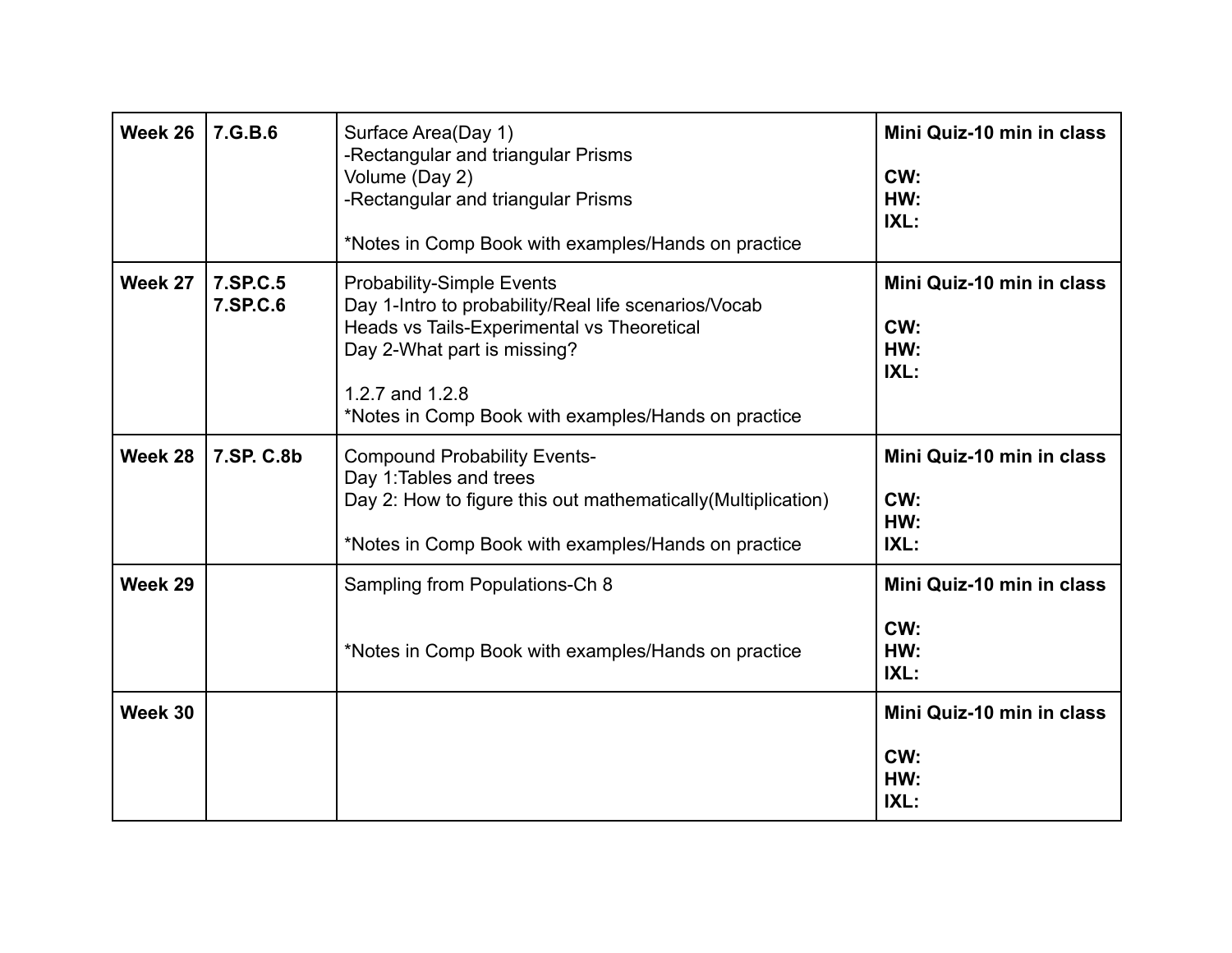| Week 31 |  | Mini Quiz-10 min in class |
|---------|--|---------------------------|
|         |  | CW:<br>HW:<br>IXL:        |
| Week 32 |  | Mini Quiz-10 min in class |
|         |  | CW:<br>HW:<br>IXL:        |
| Week 33 |  | Mini Quiz-10 min in class |
|         |  | CW:<br>HW:<br>IXL:        |
| Week 34 |  | Mini Quiz-10 min in class |
|         |  | CW:<br>HW:<br>IXL:        |
| Week 35 |  | Mini Quiz-10 min in class |
|         |  | CW:<br>HW:<br>IXL:        |
| Week 36 |  | Mini Quiz-10 min in class |
|         |  | CW:                       |